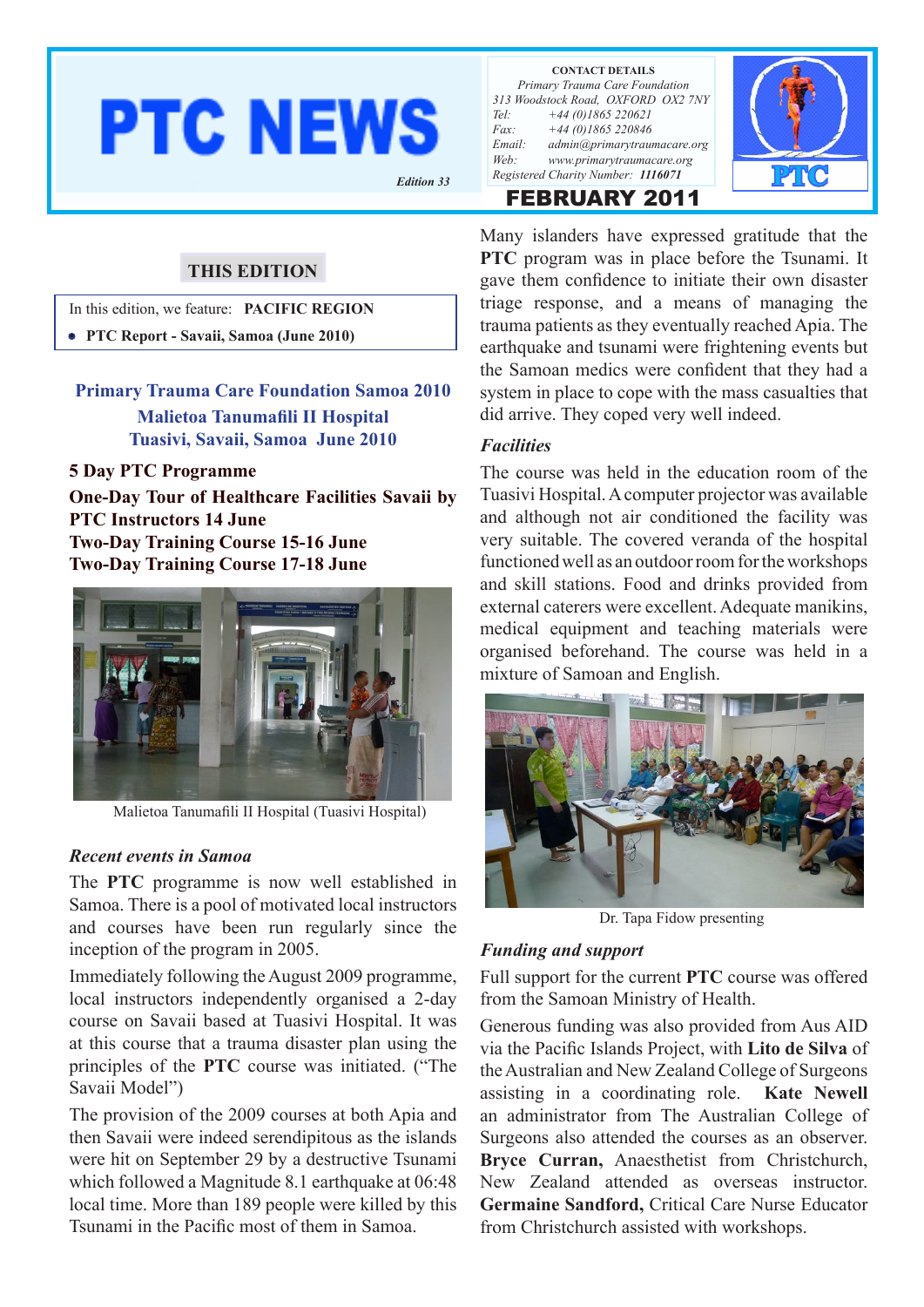#### **Participants**

A real effort was made to enrol participants on the courses to reflect the needs of Savaii Island. The main hospital is located at Tuasivi Hospital which is staffed predominantly with medical staff on rotation from Apia, supervised by L'amour Hansell (Anaesthetist) who has been posted to Tuasivi hospital as Medical Director. Most of the medical staff on rotation have completed the PTC course.

The perceived need for training for this course was to concentrate on nursing staff from both MT2 and the 3 District Clinics (Foailalo District Hospital, Sataua District Hospital and Sofutu District Hospital). Also there was recognition of the need to up-skill

# Prepared for trauma



the hospital drivers who are transitioning into Ambulance Drivers, we ensured that most Drivers attended the course.

#### **Media Exposure and Publicity**

An article has appeared in the RACS newsletter "Surgical News". In the International Development section an article appears titled "Prepared for Trauma" -Samoa was able to set up an effective system after the tsunami due to the skills learned at the Primary Trauma Course."

Samoa was able to set up an effective system after the tsunami due to the skills learned at the Primary Trauma Course

ast year, the serendipitous timing in the provision of AusAID -sponsored, College-managed trauma training to Samoa assisted local medical staff to cope with the unprecedented stresses caused by the September 30 tainomi that devactated the small island nation.

The emergency response plan that grew out of the trauma course - now known as the "Savaii model" after the Samoan island upon which it was developed - enabled the Samoan health authorities to set up an effective triage and management system before international aid arrived.

It was defining moment for the local people as it represented the first time that international medical teams could start work immediately within a crisis management system already in place.

Such has been the enthusiasm in Samoa for the success of the Savaii model, that this year two more Primary Trauma Courses (PTC) have been held there to provide further training to a broader range of emergency responders such as fire officers, police and remote clinic nurses

The wider professional selection was made this year because medical personnel are not always the first on the scene at many accidents. given that Samoa does not have a national ambulance system.

The main course presenters this year were Dr Loudeen Lam and Dr Tana Fidow, both local surgical registrars, and Dr Bryce Curran, an anaesthetist from New Zealand, with the training provided at the Tuasivi Hospital on Savaii.

The PTC program was developed to provide affordable emergency and trauma skills to health workers in developing countries, presenting similar principles to the Advanced Trauma Life Support (ATLS) program.

Dr Curran said it was particularly effective because the skills taught could be applied to any situation, and any patient, and gave people a common language of emergency response through-out the world.

He said this was his third international trip to teach the course, and his second to Samoa.



"The best part of this education package, is that the PTC combines both knowledge and experience for the participants who get a chance to practice the theory of resuscitation in a range of well-developed scenarios.

"People's imaginations were captured in Samoa by their capacity to cope with the tsunami so this year we provided an hour-long disaster simulation session on how to manage mass casualties."

Dr. Curran said the main techniques presented in the course were in stabilising patients, managing air-ways, breathing and circulation, otherwise known as the ABC of trauma care.

He said that in the absence of a national ambulance service, the transport of trauma patients was mostly undertaken by nursing staff while remote clinic nurses were also frequently the prime responders.

"This year we particularly focussed on their needs in terms of teaching the participants how they can start to treat patients from the minute of their arrival," he said.

"We go into that in great detail; what to look out for, how to treat shock, how to recognise internal bleeding.

"We also looked more broadly at what local disaster management plans might look like.

"Both aspects empower people and give them the skills and the confidence to know they can cope with what can be infrequent but frightening events."

Dr Curran said the PTC course was also of great value in that it encouraged team building and boosted networking opportunities between local health workers in different parts of the country.

"The people of Samoa are fantastic and hugely enthusiastic and keen to learn," he said.

"It's all very well for overseas aid programs to come in and build a hospital or a clinic but education and training are the key and I like being involved in that.

"It's particularly rewarding to help people introduce systems that they can then finesse to fit within their own geographical and social framework like the Samoans did with the Savaii model.'

This year's provision of the PTC course was a joint effort between the College-coordinated Pacific **Islands Project (supported by AusAID)** and the Health Ministry of Samoa.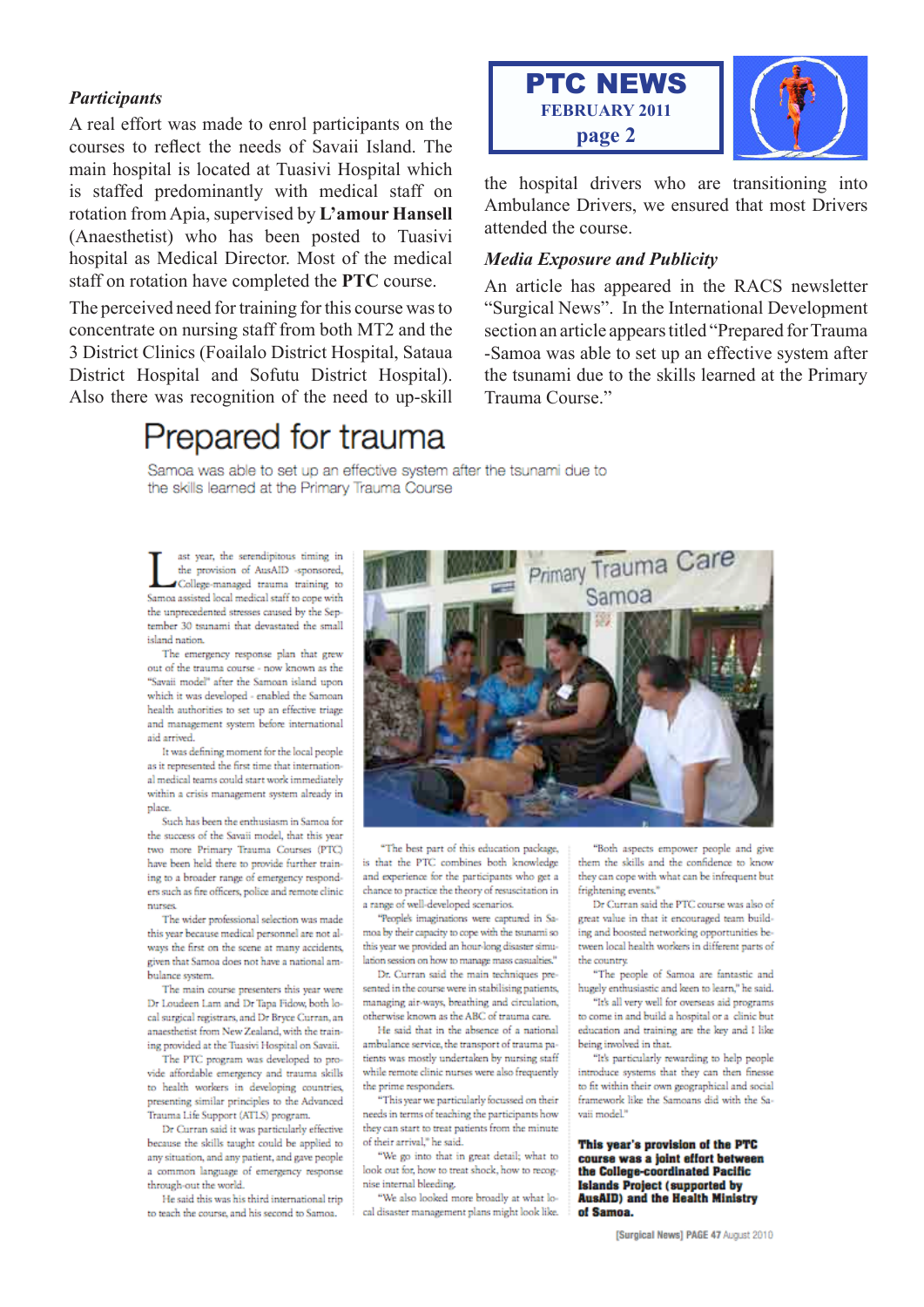#### *Feedback*

Predominantly positive feedback.

"Exciting practical course"

"Good to involve remote clinic nurses and drivers" Request to minimize English

Some participants found some content too technical/ medical

#### *Success and Relevance of Visit*

It was very encouraging to see previously trained Samoan **PTC** instructors rally and organise a very successful **PTC** workshop. With instructors trained from both the 2005 and 2009 courses Samoa now has a strong team of talented and very capable **PTC** instructors.

Prior to the **PTC** course itself a one-day tour of the district hospitals was made by **Dr. Bryce Curran**, **Dr. Loudeen Lam** and **Dr. Mika Ah Kuoi**.This trip was useful in terms of empowering and organising attendance of the remote hospital staff at the course later in the week. Also it was very useful to see exactly what equipment and resources were available and gain an appreciation of the distances and difficulties involved in transferring a patient to the main hospital in Savaii. It was really great to see a good number of nursing staff from the district hospitals subsequently attend. Their enthusiasm for the course was noted. It is often the remote hospital nurses that are the first responders to significant trauma on the island and they were keen to learn the **PTC** system. We would welcome their attendance again at future courses.

Transport of patients around Savaii remains a challenge. Following the Tsunami disaster 3 ambulances have been donated to Tuasivi Hospital by the Japanese Government. To utilise these ambulances effectively will involve training the drivers in pre-hospital care and coordinating the hospital medical/nursing response. Radio communication is still unreliable in parts of the island. Significant trauma arriving at Tuasivi that requires major surgery requires transfer to the mainland by ferry. So transport of critically unwell patients to the mainland does require forward planning and coordination.

#### *Plans for the future*

**PTC** is firmly established in Samoa. It has been rewarding as an outside facilitator to witness the transformation in trauma service as the Samoan Instructors have taken ownership of the course. The Tsunami response was a true test of the efforts that have been made to date. The Samoa **PTC** community





should feel proud of the fact that they have indeed made a difference.

#### *Areas of need and development*

**1.** Budgeting and planning for annual courses from Samoan Ministry of Health

**2.** Next **PTC** programme to include an instructors day

**3.** Integration and training of ambulance drivers as part of **PTC**

**4.** Further integration of disaster planning in **PTC** course "The Savaii model"

**5.** Samoan translation of **PTC** slides, manual.

**6.** Standardising trauma resources throughout all hospitals.



Dr. Loudeen Lam Instructing

#### **PTC 2 + 2 day Course, Savaii Samoa**

#### *PTC Course Instructors*

- 1. **Dr. Loudeen Lam** Surgery, Apia
- 2. **Dr. Tapa Fidow** O&G Apia
- 3. **Dr. L'amour Hansell** Medical Director, Anaesthesia Savaii
- 4. **Dr. Teariki Puni** O&G Apia
- 5. **Dr. Pai Enosa** Emergency Medicine, Apia
- 6. **Dr. Mika Ah Kuoi** Emergency Medicine, Apia
- 7. **Dr. Bryce Curran** Anaesthesia, Christchurch Public Hospital

#### **Tuesday June 15th & Wednesday June 16th**

#### *Two-Day PTC Course Participants*

| 1. Bowles Noa          | <b>RN</b> | MT <sub>2</sub> |
|------------------------|-----------|-----------------|
| 2. Ruse Suniula        | <b>RN</b> | MT <sub>2</sub> |
| 3. Mataiva Ugapo       | <b>RN</b> | MT <sub>2</sub> |
| 4. Vaoiva Mase         | EN        | MT <sub>2</sub> |
| 5. Munai N.Livi        | EN.       | MT <sub>2</sub> |
| 6. Rosita Tagitagiamoo | EN.       | MT <sub>2</sub> |
| 7. Niutao Fasi         |           |                 |
|                        |           | Dental MT2      |